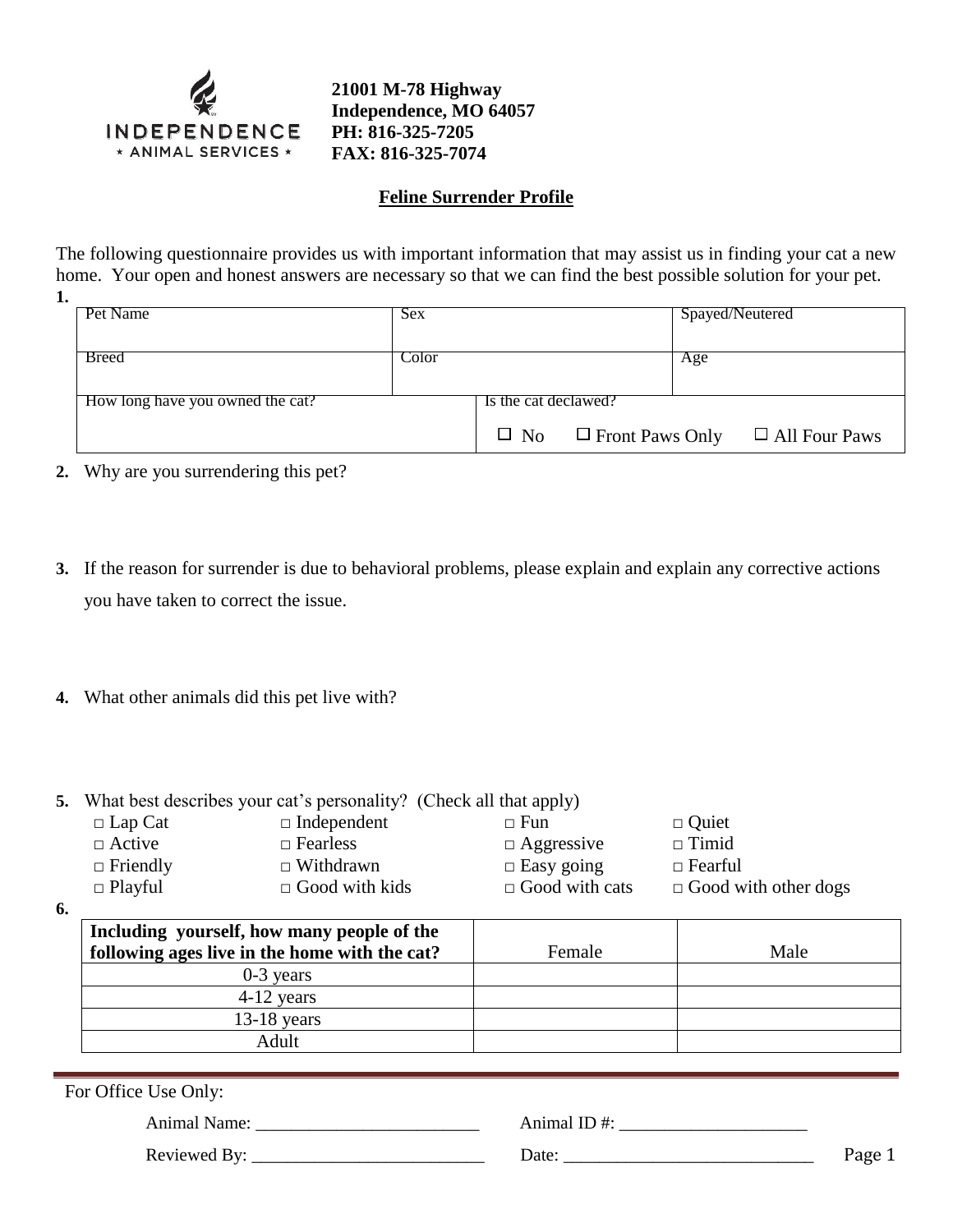- **7.** Where does your cat spend most of his/her time?
- **8.** What toys does your cat like?
- **9.** Is your cat allowed on the furniture?  $\Box$  Yes  $\Box$  No
- **10.** Does your cat have potty accidents in the house?  $\Box$  No  $\Box$  Yes, How Frequently?
- **11.** Do you know what may be causing the misbehavior?
- **12.** What steps have you taken to correct the problem?
- **13.** Has the cat been to a veterinarian to rule out any underlying medical issue that may cause the misbehavior? □ No □ Yes, Which Veterinary Clinic?
- **14.** What brand and type of cat litter do you use? **Brand:**  □ Scented □ Unscented □ Clumping □ Clay □ Crystals □ Pine □ Other
- **15.** Where do you keep the litter box(es)?
- **16.** How many litter boxes do you have for this cat?
- **17.** How often do you scoop/clean the litter box(es)?
- **18.** Is the litter box covered or uncovered?  $\Box$  Covered  $\Box$  Uncovered
- **19.**

| How does your cat     | Never     |          |        |              |       |
|-----------------------|-----------|----------|--------|--------------|-------|
| usually behave toward | Encounter | Friendly | Afraid | <b>Bites</b> | Hides |
| the following?        |           |          |        |              |       |
| Men                   |           |          |        |              |       |
| Women                 |           |          |        |              |       |
| Children              |           |          |        |              |       |
| <b>Strangers</b>      |           |          |        |              |       |
| Dogs                  |           |          |        |              |       |
| Other Cats            |           |          |        |              |       |

| For Office Use Only: |                 |        |
|----------------------|-----------------|--------|
| <b>Animal Name:</b>  | Animal ID $#$ : |        |
| Reviewed By:         | Date:           | Page 2 |
|                      |                 |        |